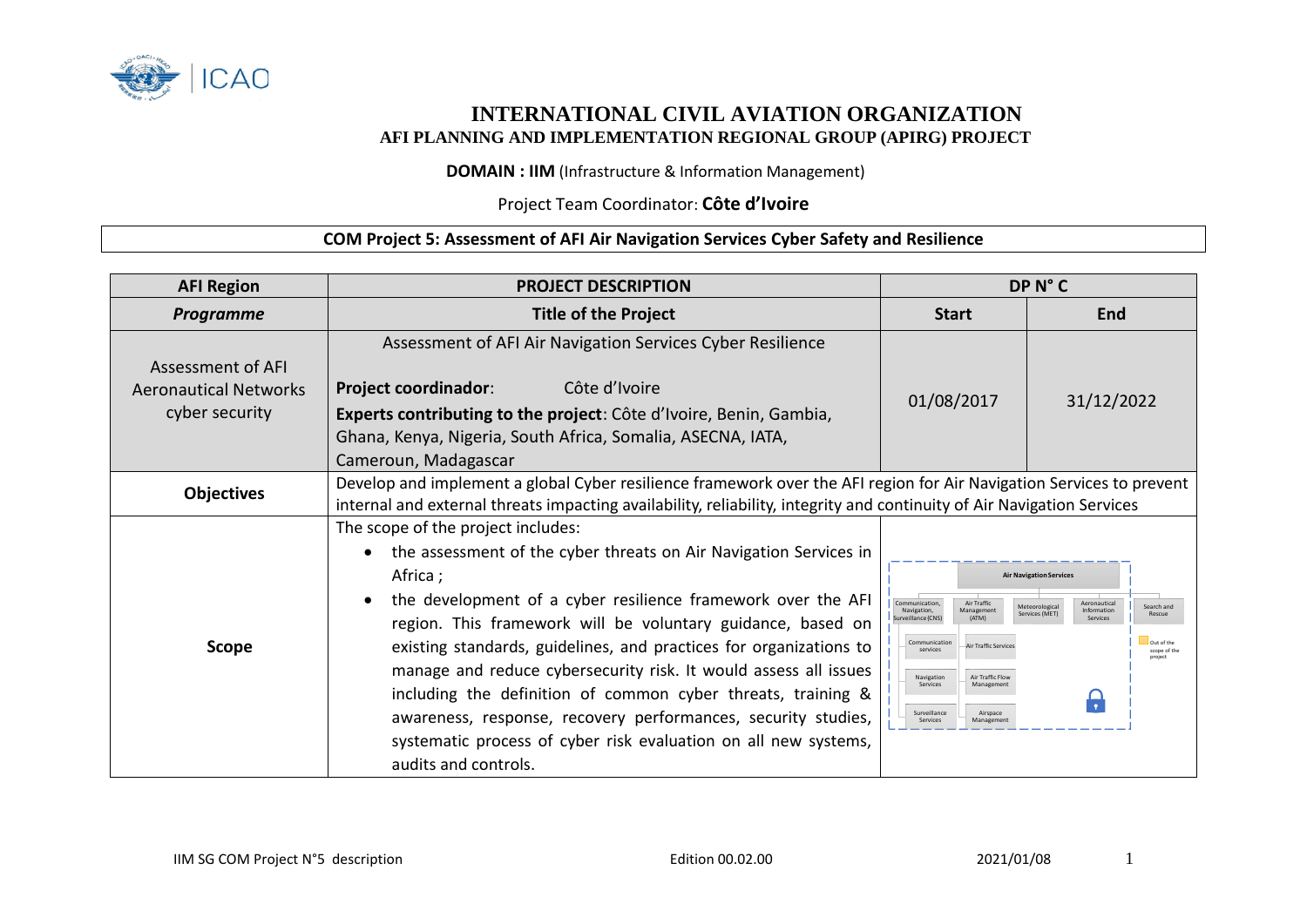| <b>AFI Region</b>                              | <b>PROJECT DESCRIPTION</b>                                                                                                                                                                                                                                                                                                                                                                                                                                                                                                                                                                                                                                                                                                                  | DP N°C                                                                                                                                     |            |  |  |  |
|------------------------------------------------|---------------------------------------------------------------------------------------------------------------------------------------------------------------------------------------------------------------------------------------------------------------------------------------------------------------------------------------------------------------------------------------------------------------------------------------------------------------------------------------------------------------------------------------------------------------------------------------------------------------------------------------------------------------------------------------------------------------------------------------------|--------------------------------------------------------------------------------------------------------------------------------------------|------------|--|--|--|
| Programme                                      | <b>Title of the Project</b>                                                                                                                                                                                                                                                                                                                                                                                                                                                                                                                                                                                                                                                                                                                 | <b>Start</b>                                                                                                                               | <b>End</b> |  |  |  |
| <b>Metrics</b>                                 | Number of cybersecurity threats notified with impact on the availability, the reliability, the integrity and the<br>1)<br>continuity of the CNS/ATM Systems and AFI aeronautical networks<br>Number of Cyber resilience awareness campaign conducted by ANSPS/ CAAs in AFI Region<br>2)<br>AIR Navigation Services Performance and effectiveness of cybersecurity measures for Air Navigation Services<br>3)<br>(including CNS/ATM Systems, AFI aeronautical networks and data protection) :<br>M2 = Number of cyber-attacks effectively detected, and stopped / Number of cyber-attacks effectively<br>detected %<br>Number of AFI ANS Systems s with an effective cyber policy put in place / Number of AFI ANS<br>$\bullet$<br>Systems % |                                                                                                                                            |            |  |  |  |
|                                                | Number of disruptions due to malicious cyber activities                                                                                                                                                                                                                                                                                                                                                                                                                                                                                                                                                                                                                                                                                     |                                                                                                                                            |            |  |  |  |
| Goals                                          | Ensure that the Air Navigation Services are provided in compliance with ICAO SARPs, guidelines                                                                                                                                                                                                                                                                                                                                                                                                                                                                                                                                                                                                                                              |                                                                                                                                            |            |  |  |  |
|                                                | All tasks will be carried out by COM/IT experts nominated by AFI States participating in the project, led by the Project-<br>Team Coordinator and under the supervision of the Project Facilitators (ROs/CNS, Dakar and Nairobi) through the IIM<br>SG working methodology.<br>Upon completion of the tasks, the results will be sent to the Project Facilitators as a final document for submission to,<br>and if necessary approval by the APIRG Projects Coordination Committee (APCC).                                                                                                                                                                                                                                                  |                                                                                                                                            |            |  |  |  |
| The project will rely on the following phases: |                                                                                                                                                                                                                                                                                                                                                                                                                                                                                                                                                                                                                                                                                                                                             |                                                                                                                                            |            |  |  |  |
| <b>Strategy</b>                                | <b>्</b><br>${\mathbb Q}$<br>$\circlearrowright$<br>e<br>Project<br><b>Regulatory</b><br><b>ANS cyber risk</b><br><b>Definition</b><br>analysis<br>assessment<br>framework                                                                                                                                                                                                                                                                                                                                                                                                                                                                                                                                                                  | 山田<br><b>AFI ANS Cyber</b><br>safety and<br><b>Formal Approval</b><br>resilience                                                           |            |  |  |  |
|                                                | • Project Scope,<br>Analysis of existing<br>baseline<br>• Project<br>Development by<br>Terms of Reference,<br>cybersecurity and<br>questionnaire<br>(to<br>the project team<br>be sent to AFI<br>cyber resilience<br>(project<br>• Project Description,<br>frameworks<br>and<br>states)<br>validation)<br>organization and<br>• List of ANS critical<br>guidelines (ISO 27000<br>linkages with other<br>Review by<br>series, NIST framework,<br>assets and<br>data<br><b>IIM Projects</b><br>chairman<br>ICAO thrust framework,<br>used in AFI region<br>Aviation<br>Cybersecurity<br>Secretariat<br>• Potential<br>Cyber<br>Strategy)<br>threats to ANS                                                                                    | · Submission to APIRG<br>Review and validation<br>internal<br>• Update (if needed)<br>• Promotion of the<br><b>IIM</b><br>framework<br>and |            |  |  |  |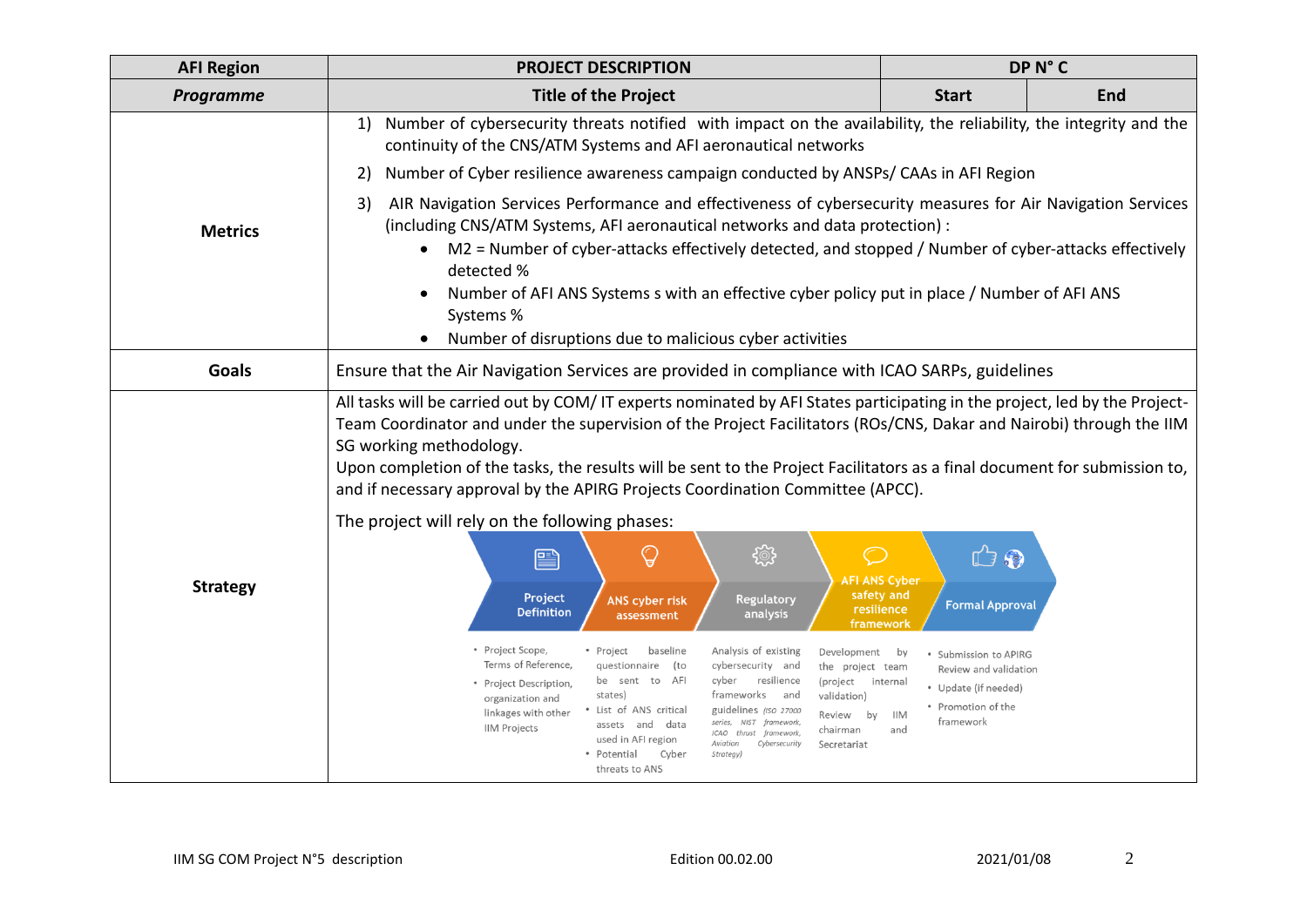| <b>AFI Region</b>       | <b>PROJECT DESCRIPTION</b>                                                                                                                                                                                                                                                                                                                                                                                                                                                                                                                                                                                                                                                                                                      | DP N°C       |            |  |  |  |
|-------------------------|---------------------------------------------------------------------------------------------------------------------------------------------------------------------------------------------------------------------------------------------------------------------------------------------------------------------------------------------------------------------------------------------------------------------------------------------------------------------------------------------------------------------------------------------------------------------------------------------------------------------------------------------------------------------------------------------------------------------------------|--------------|------------|--|--|--|
| <b>Programme</b>        | <b>Title of the Project</b>                                                                                                                                                                                                                                                                                                                                                                                                                                                                                                                                                                                                                                                                                                     | <b>Start</b> | <b>End</b> |  |  |  |
| <b>Justification</b>    | The air transport infrastructure is an attractive target for cyber-attacks due to its importance and prominence.<br>The networks and systems, interconnecting the various ANSP are IP-based and are exposed at several levels to<br>cyber-attacks. The cyber threats are real and can take several forms depending on the means of the hackers.<br>Therefore, organizations must identify their critical information systems and implement appropriate cyber<br>security measures in complement to existing cyber security objectives.<br>There is a need for a cyber resilience approach for the aviation over the AFI region, which would assess all cyber<br>issues.                                                         |              |            |  |  |  |
| <b>Related projects</b> | 1. All APIRG specifically projects related to:<br><b>BO-FICE</b> Increased interoperability, efficiency and capacity through ground-ground integration<br><b>BO-DATM:</b> Service improvement through digital aeronautical information management<br>2. Projects related to aeronautical information<br>Sub-regional projects and other bilateral initiatives<br>3.<br>• Project of surveillance data exchange between ASECNA, GHANA and NIGERIA<br>4. Links with other IIM Sub group projects: SUR Project, NAV Project, COM Project.4, COM Project 3, COM<br>Project.1, SPEC Project, AIM Project.1, AIM Project 2, MET Project 1, MET Project 2(see the project<br>linkage matrix)<br>Links with AAO projects: A7, PBN<br>5. |              |            |  |  |  |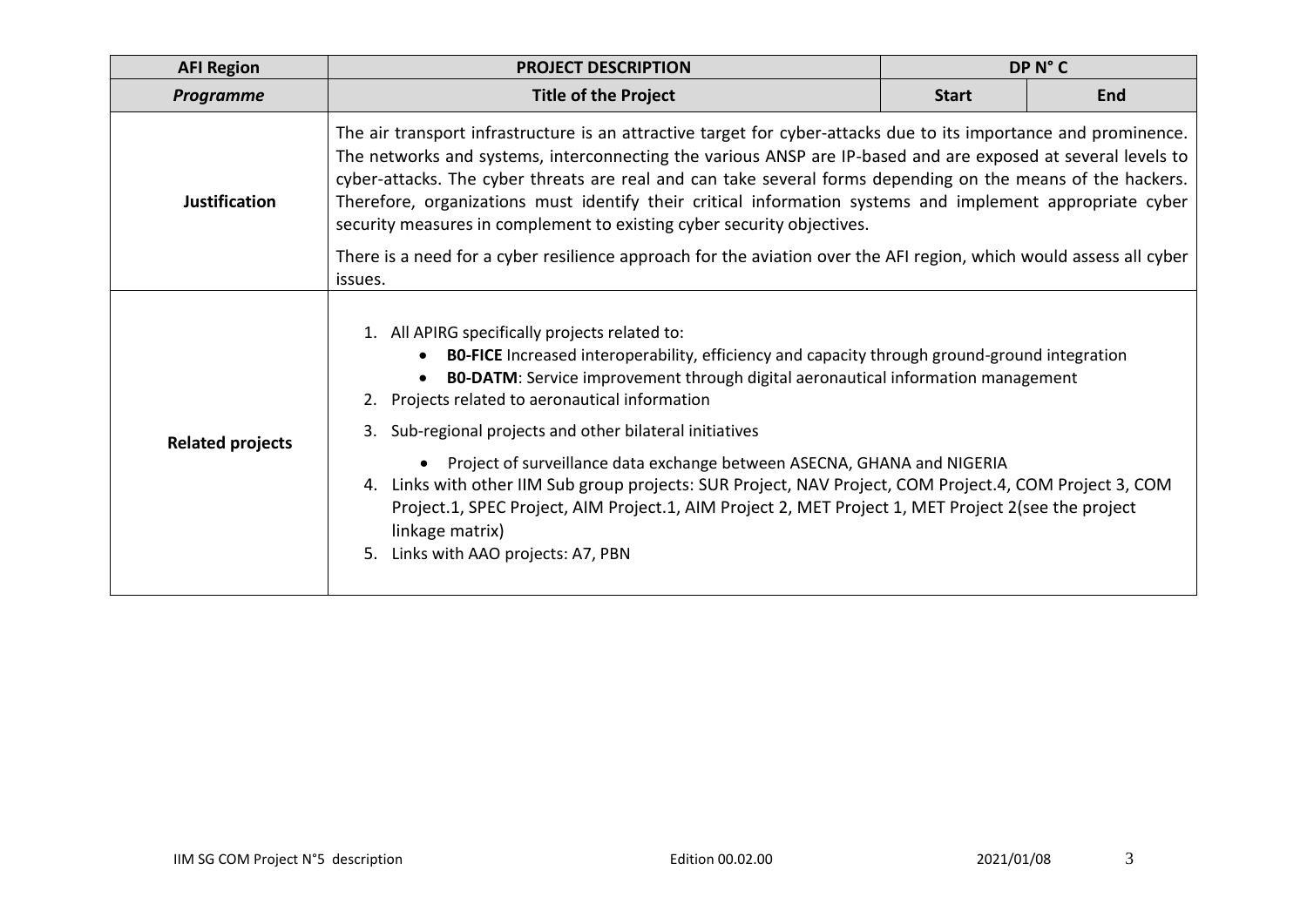| <b>Project Deliverables</b>                                                                                                                                                                    | Relationship<br>with the<br>regional performance-<br><b>Objectives (RPO) and</b><br><b>ASBU B0 modules</b> | Responsible<br>Party                                     | Status of<br>Implementation <sup>1</sup> | Date of<br><b>Delivery</b> | <b>Comments</b>                                                                                                                                                                                |
|------------------------------------------------------------------------------------------------------------------------------------------------------------------------------------------------|------------------------------------------------------------------------------------------------------------|----------------------------------------------------------|------------------------------------------|----------------------------|------------------------------------------------------------------------------------------------------------------------------------------------------------------------------------------------|
| [D01] Project Description                                                                                                                                                                      | BO-FICE<br>B0-DATM                                                                                         | <b>IIM</b><br>SG/COM/Project<br>5 project team           |                                          | 31/12/2018                 | Following the IIM SG 2 <sup>nd</sup> meeting from 9 <sup>th</sup> to<br>$11th$ of July 2018, the scope of the project<br>had been amended. Therefore, the project<br>description was amended.  |
| [D02] Project Organization<br>Description                                                                                                                                                      | <b>BO-FICE</b><br>BO-DATM                                                                                  | <b>IIM</b><br>SG/COM/Project<br>5 project team           |                                          | 31/12/2018                 | Following the IIM SG $2^{nd}$ meeting from $9^{th}$ to<br>11 <sup>th</sup> of July 2018, the scope of the project<br>had been amended. Therefore, the project<br>organization was amended      |
| [D03] Terms of reference                                                                                                                                                                       | <b>BO-FICE</b><br><b>BO-DATM</b>                                                                           | <b>IIM</b><br>SG/COM/Project<br>5 project<br>coordinator |                                          | 30/06/2018                 |                                                                                                                                                                                                |
| [D04] Project linkage                                                                                                                                                                          | BO-FICE<br>B0-DATM                                                                                         | <b>IIM</b><br>SG/COM/Project<br>5 project team           |                                          | 30/09/2018                 | Objective: To identify the links between the<br>IIM COM 5 project and the other IIM and<br>AAO projects.                                                                                       |
| [D05] Project questionnaire                                                                                                                                                                    | BO-FICE<br><b>BO-DATM</b>                                                                                  | <b>IIM</b><br>SG/COM/Project<br>5 project team           |                                          | 30/09/2019                 | Submitted to IIM Chairman & Secretariat by<br>03/10/2018 and 15/12/2020                                                                                                                        |
| [D06] Assessment of the current<br>cyber resilience<br><b>ANS</b><br>and<br>diagnostic of the potential<br>threats to the safe provision of<br>the air navigation service in the<br>AFI region | BO-FICE<br><b>BO-DATM</b>                                                                                  | <b>IIM</b><br>SG/COM/Project<br>5 project team           |                                          | 31/03/2019<br>30/10/2021   | Objective: To assess the current ANS cyber<br>resilience and diagnostic the potential<br>threats to the safe provision of the air<br>navigation service in the AFI region<br>The feedbacks rec |
| [DO7]<br>Global<br>cybersecurity<br>framework<br>for<br>a.<br>secured<br>operation of the AFI ANS<br>systems, data and networks                                                                | BO-FICE<br><b>BO-DATM</b>                                                                                  | <b>IIM</b><br>SG/COM/Project<br>5 project team           |                                          | 30/12/2019<br>30/12/2021   | Objective: to define standards, guidelines,<br>and best practices to manage cybersecurity<br>related risks for the AFI region member<br>organizations                                          |

<sup>1</sup> *Grey Task not started yet* 

*Green Activity being implemented as scheduled* 

*Yellow Activity started with some delay, but will be implemented on time*

*Red Activity not implemented on time; mitigation measures are required*